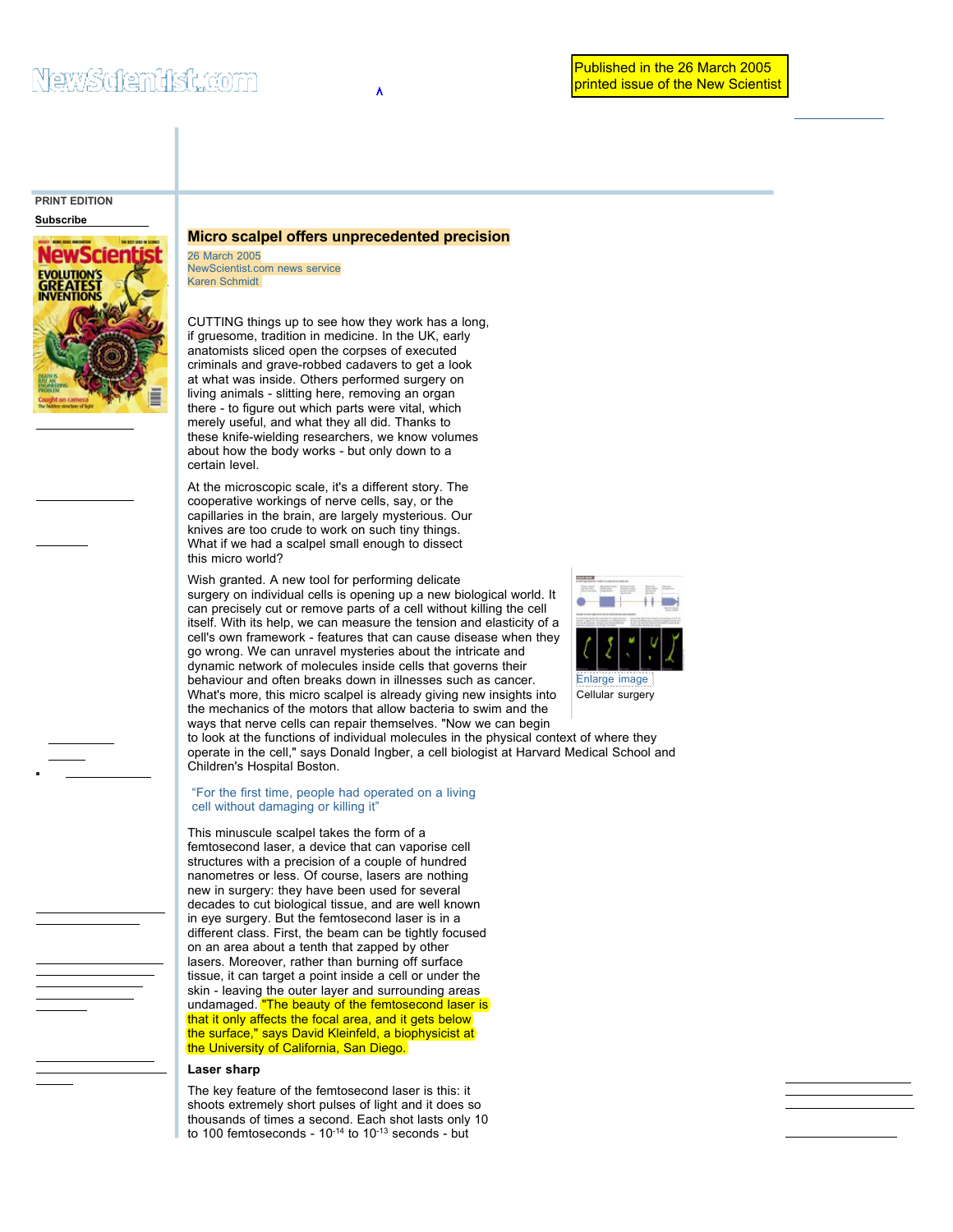produces a spot as hot as the sun in its target material. Between pulses much of that heat dissipates, so it doesn't build up and damage surrounding tissue. In the end, the target material turns into a plasma of electrons that boil off, but leave a tiny amount of dust. "It's a very efficient process. Almost all the energy goes to ablate the material," says Adela Ben-Yakar, an engineering physicist at the University of Texas at Austin.

In the early 1990s, Harvard University physicist Eric Mazur began using a femtosecond laser to trigger tiny explosions inside glass, with the aim of creating cavities that could be used for storing data. But by the end of the decade, he had realised that the device might also be used to blitz structures inside cells and tissues. In 2000 Mazur's physics group teamed up with Ingber's cell biology group and began shooting the femtosecond laser at targets in cells. And sure enough, they found they could wipe out a single mitochondrion - the organs within a cell that generate` its energy. No one had ever done this before, but the achievement was more impressive still: the team also managed to knock out a mitochondrion without bursting the cell's outer membrane, damaging other mitochondria in the same cell or killing the cell itself. For the first time, people had operated on a single living cell.

That demonstration opened up the possibility of manipulating biological systems at a scale that had been mostly off-limits before. At present, most scientists' finest tools - the needles used in microsurgery - are too bulky for working with any but the largest of cells, such as egg cells. Even then, a high proportion of cells don't survive the operation. Other ways of knocking out cell structures or functions, such as chemicals or gene mutations, can often only target whole cells, or are not very controllable or precise in their effects. The femtosecond laser, on the other hand, can zero in on a single structure just 100 nanometres to 10 micrometres across - the realm of organelles, single cells, bacteria and simple tissues.

Now a handful of research groups are trying out the device. Ingber, for example, is training the femtosecond laser on the cytoskeleton - the intricate protein scaffold that holds up every cell. But it is more than a simple support: tugs on one part of the cytoskeleton not only change the cell's shape but can also trigger signals that affect its physiology. Defects in this system, known as mechanotransduction, play a role in diseases such as hypertension, arthritis and emphysema.

Ingber's team uses a traction force microscope to measure the tension on a cell's cytoskeleton fibres and the femtosecond laser to snip individual fibres. So far, Ingber says, he's been surprised to find that a change in the tension of a single fibre can cause one kind of molecule to alter its chemical reactivity while another type of molecule nearby remains unchanged. What's more, snipping a single fibre one of many thousands in the cell - can alter a cell's entire shape.

Biophysicist Howard Berg of Harvard University is hoping for similar success in probing the mechanics of the molecular motor that powers the well-known gut bacterium Escherichia coli. Although E. coli is probably the best understood free-living creature on the planet, biologists still don't know how its tiny rotary motors manage to drive the four or five whiplike tails or flagella that spin clockwise and then anticlockwise, propelling the bacterium in search of food. They know a lot about the chemical receptor system that triggers E. coli to move in a certain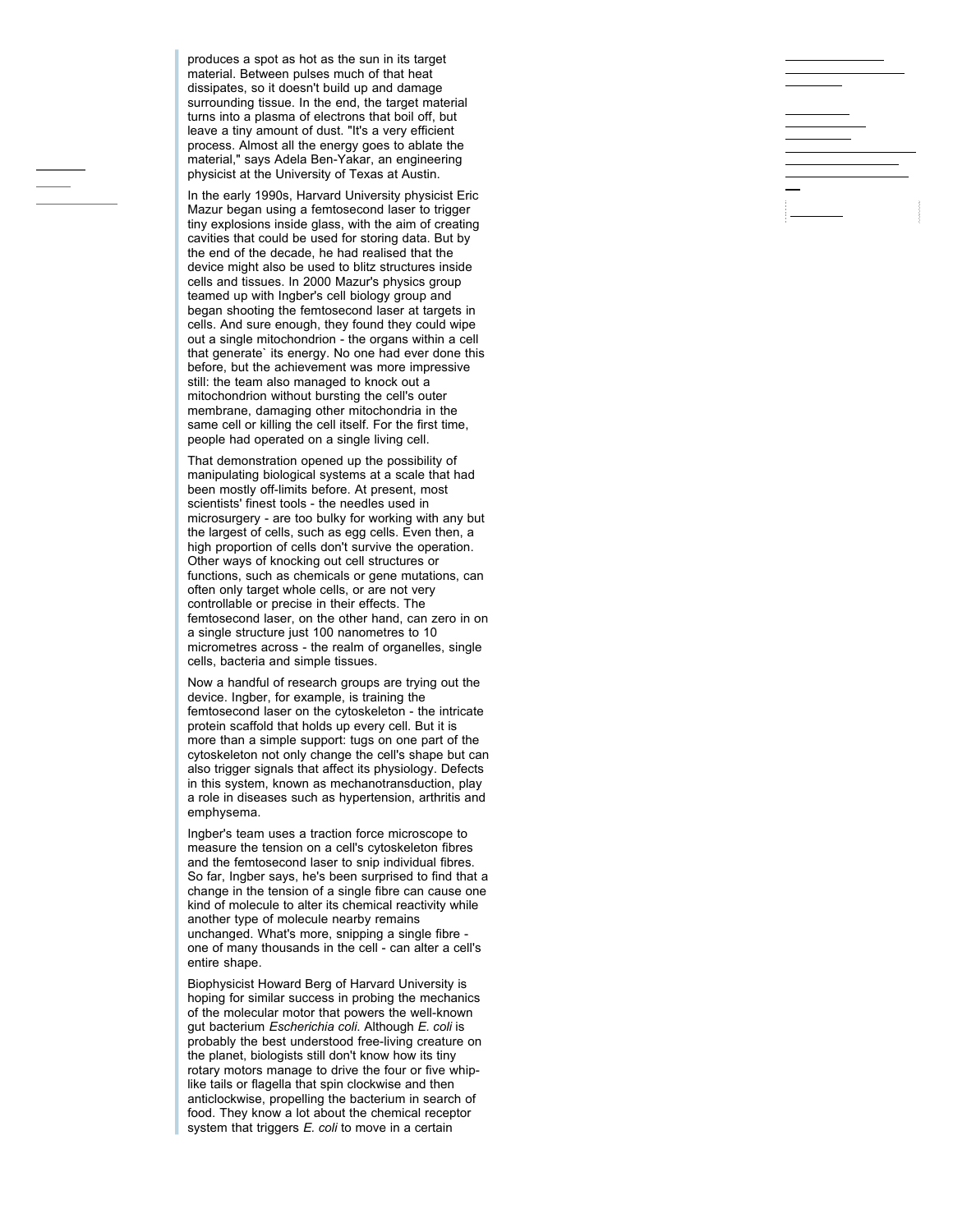direction - toward higher concentrations of amino acids and sugars - but not much about the motor itself, such as how it revs up. "We'd like to understand every nut and bolt," says Berg. Nanotechnologists, naturally, will be following his results closely, since they hope to one day create similar machines on this scale.

"We'll know a lot more about the subtleties of networks in cells when we go to design therapies"

Until now, that has been a tall order. The motor is just 45 nanometres wide, and is constructed from about 20 different kinds of parts, embedded in the cell membrane and facing inward. For years, Berg has been trying to gain access to the inner surface, but inevitably any hole he can poke in the membrane using chemicals quickly reseals - either that, or the treatment blows up the whole bacterium. Using the femtosecond laser, however, Berg has found he can delicately cut a 100-nanometre hole in the membrane that stays open. The bacterium dies, but the mechanical parts of the motor and its ability to run remain intact.

Berg is now building a system that will allow him to play around with this flagellar motor and measure its properties. By holding a specially bred extra-long *E.*  coli bacterium across two compartments in a lab dish, and cutting holes in the cell membrane for access, he'll control the voltage, ions and signalling molecules on one side of the dish, while measuring the effects on the flagella on the other side. "We're not sure which components are even necessary for the motor," he says. "We might try getting rid of everything and then adding specific parts back."

Understanding cells from an engineering perspective could help us design therapies to manipulate them when they go wrong. That's why last year the US National Institutes of Health (NIH) launched a nanomedicine initiative, which will invest \$6 million this year and again next year in order to establish half-a-dozen nanomedicine development centres. The goal is to encourage cooperation between biological and physical scientists to get better measurements of what goes on in cells, says Jeffery Schloss, co-chair of the NIH nanomedicine implementation group. "If we can fill in this information, we will understand biological systems in a fundamentally new way; we'll know a lot more about the subtleties of pathways and networks in cells when we go to design a medical intervention," he says.

Medical intervention is also on the minds of biologists using femtosecond lasers to probe the nervous system. They hope to uncover basic principles about the brain, behaviour and how nerves repair damage. To do this, they have turned to the 1-millimetre-long roundworm Caenorhabditis elegans, because they already know a lot about its simple nerve network: it has just 302 nerve cells and 5000 synapses, and its genes and pattern of development have all been mapped out. Now two teams have used femtosecond lasers to snip individual C. elegans nerves - which are less than 1 micrometre thick - and then watch what happens.

One plan is to use surgery on C. elegans to investigate neural circuits that control patterns of behaviour. That's the goal of Aravinthan Samuel, a biophysicist at Harvard University. His lab focuses on three forms of behaviour: the worm's movement responses to temperature, pressure and electric fields. He plans to map the neural signalling that occurs, to find the typical routes through the worm's nervous system.